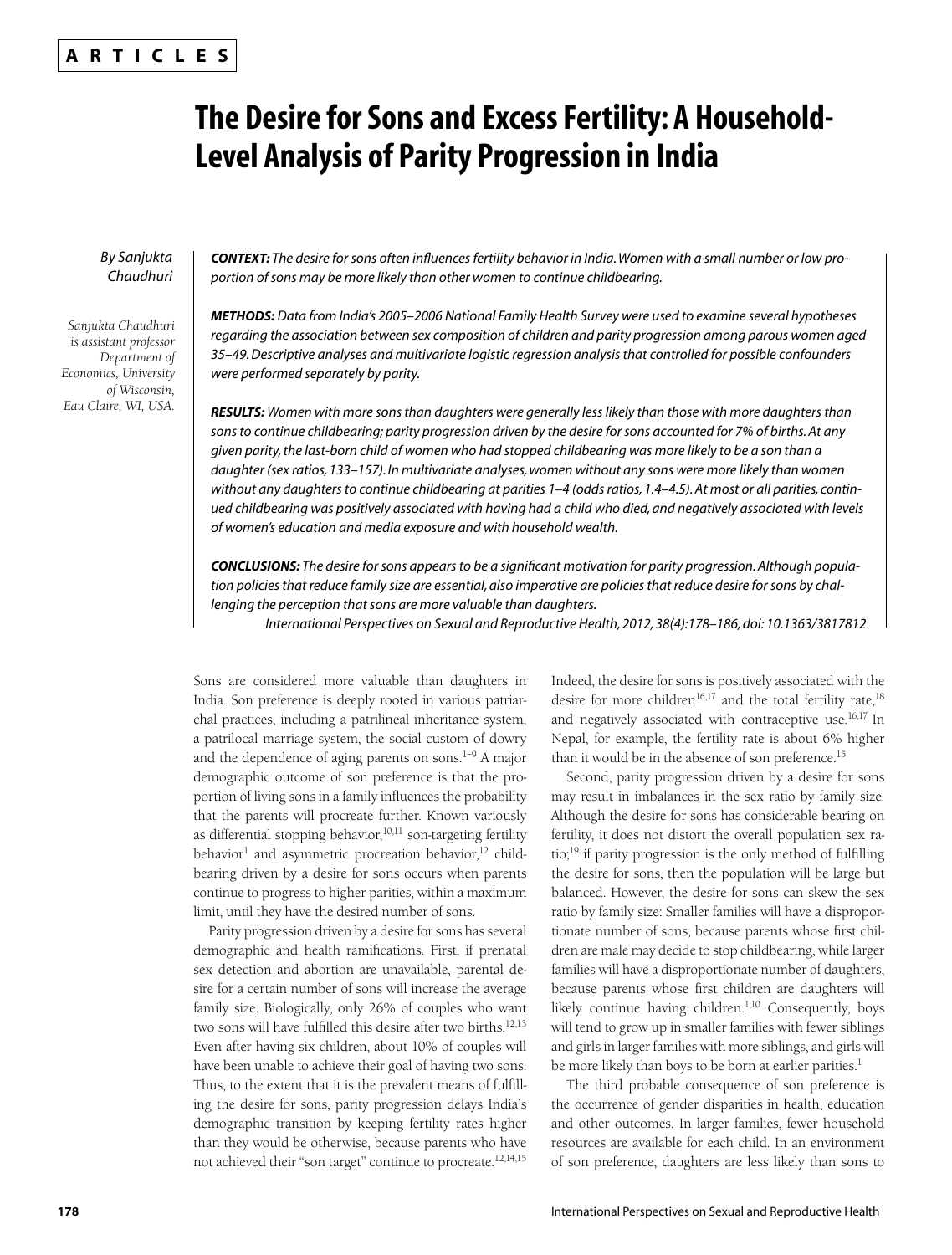receive resources,<sup>20-23</sup> which can result in undernutrition, wasting, stunting and even excess infant mortality. In addition, because daughters are more likely than sons to have younger siblings, they may be required to perform household chores and provide child care to younger family members, even if such chores come at the cost of their educational attainment.<sup>24</sup>

The gender disparities in infant health outcomes may be due, in part, to duration of breast-feeding. Because breastfeeding inhibits conception, parents who desire sons may wean daughters more quickly than they do sons, thus expediting the conception of the next (preferably male) child. Consistent with this scenario, studies conducted in South Asia $15,25$  and Africa<sup>26</sup> have found that birth intervals are shorter after the birth of a daughter than after the birth of a son. In India, the median duration of breast-feeding is shorter for daughters than for sons, and this difference not only may lead to gender disparities in child health but may explain 9% of the excess female infant mortality in India.<sup>21</sup>

Although India has one of the world's oldest population programs and is a signatory to various international instruments and agreements aimed at eliminating gender bias, the country's population policy has not directly addressed son preference as a source of excess fertility and gender disparities.17,27,28 Given that India is expected to become the world's most populous country by  $2025$ ,<sup>29</sup> examining the relationship between the desire for sons and excess fertility in India is important for understanding patterns and determinants of fertility and in exploring appropriate population policies.

#### **Current Study**

Most studies on son desire and fertility in India have focused on the relationship between the sex ratio of the living children in a family and measures of intended (rather than actual) fertility.<sup>16–18</sup> These include studies on the association between the number of sons and such variables as contraceptive use, desire for more children and whether the last birth was wanted. Not much attention has been paid to systematic statistical analysis of the relationship between the sex composition of a family's living children and realized fertility, as measured by probability of parity progression. Although Arnold and colleagues have studied this relationship in India, $20$  using data on eight states from the first (1992–1993) National Family Health Survey, their analysis was narrow and did not focus on how the desire for sons affects the relationship between family size and sex ratio of children. Although they controlled for other correlates of parity progression, such as mother's education, they did not discuss the implications of these correlates for parity progression driven by desire for sons.

The current study presents a robust analysis of the impact of the desire for sons on parity progression in India by assessing the relationship between sex composition of children and continued childbearing. The analysis examines several hypotheses regarding the desire for sons as a motivation for parity progression. The first hypothesis is

that at earlier parities, the proportion of daughters will be positively associated with the probability of parity progression. Second, at any given parity, the last-born child of a woman who has stopped childbearing is likely to be a son. Consequently, the third hypothesis is that the sex ratio (number of males for every 100 females) will be unevenly distributed across family size: Smaller families will have a disproportionately high number of sons, while larger families will have a disproportionately high number of daughters. Finally, the proportion of daughters in a family will remain positively associated with parity progression after adjustment for socioeconomic factors.

This study also compares, at each parity, the sex ratio at birth of the last-born child of women who stopped childbearing with the corresponding ratio for women who continued to the next parity.

## **DATA AND METHODS Sample and Variables**

India's 2005–2006 National Family Health Survey (NFHS-3), the third in a series of nationwide household surveys using random samples, provided the data for this study. The NFHS-3 obtained demographic and socioeconomic information on 124,385 ever-married women aged 15–49 years who had had a total of 280,870 live births. Women provided information on the number of sons and daughters who were living in the household, had left the household or had died; the birth order of each child; and age at death for any deceased children.

The current analysis is restricted to women who had given birth to at least one child and had completed childbearing. It follows Park and Cho<sup>19</sup> in assuming that women aged 35–49 had completed childbearing.\* A total of 37,441 respondents satisfied the age and fertility conditions. Of these, 875 respondents were excluded because they had had one or more multiple births (twins, triplets, etc.) at any parity. After exclusion of respondents for whom complete information on socioeconomic characteristics was unavailable, the final sample consisted of 33,245 women who had had 112,805 births.

The sample was divided by parity and sex composition, resulting in 14 predictor variables: parity 1 (0 or 1 son), parity 2 (0, 1 or 2 sons), parity 3 (0, 1, 2 or 3 sons), and parity 4 (0, 1, 2, 3 or 4 sons). "Sex composition" in this study refers to all possible combinations of sons and daughters at a given parity, without regard for birth order. The dependent variables were four binary variables on women's parity progression: whether they progressed from parity 1 to 2, from parity 2 to 3, from parity 3 to 4, and from parity 4 to 5. Although only birth orders up to five were analyzed, at each parity the sample included women who may have continued to parity 6 or beyond. Four multivariate binary

<sup>\*</sup>The rationale for this assumption is that in the NFHS-3, 42% of women in this age-group reported that they had no desire for more children, and another 49% indicated that they had been sterilized; 6% said they had been declared infecund; 2% said they wanted to have more children; and fewer than 1% said they were undecided. Thus, 91% of women aged 35– 49 had completed childbearing or did not wish to continue childbearing.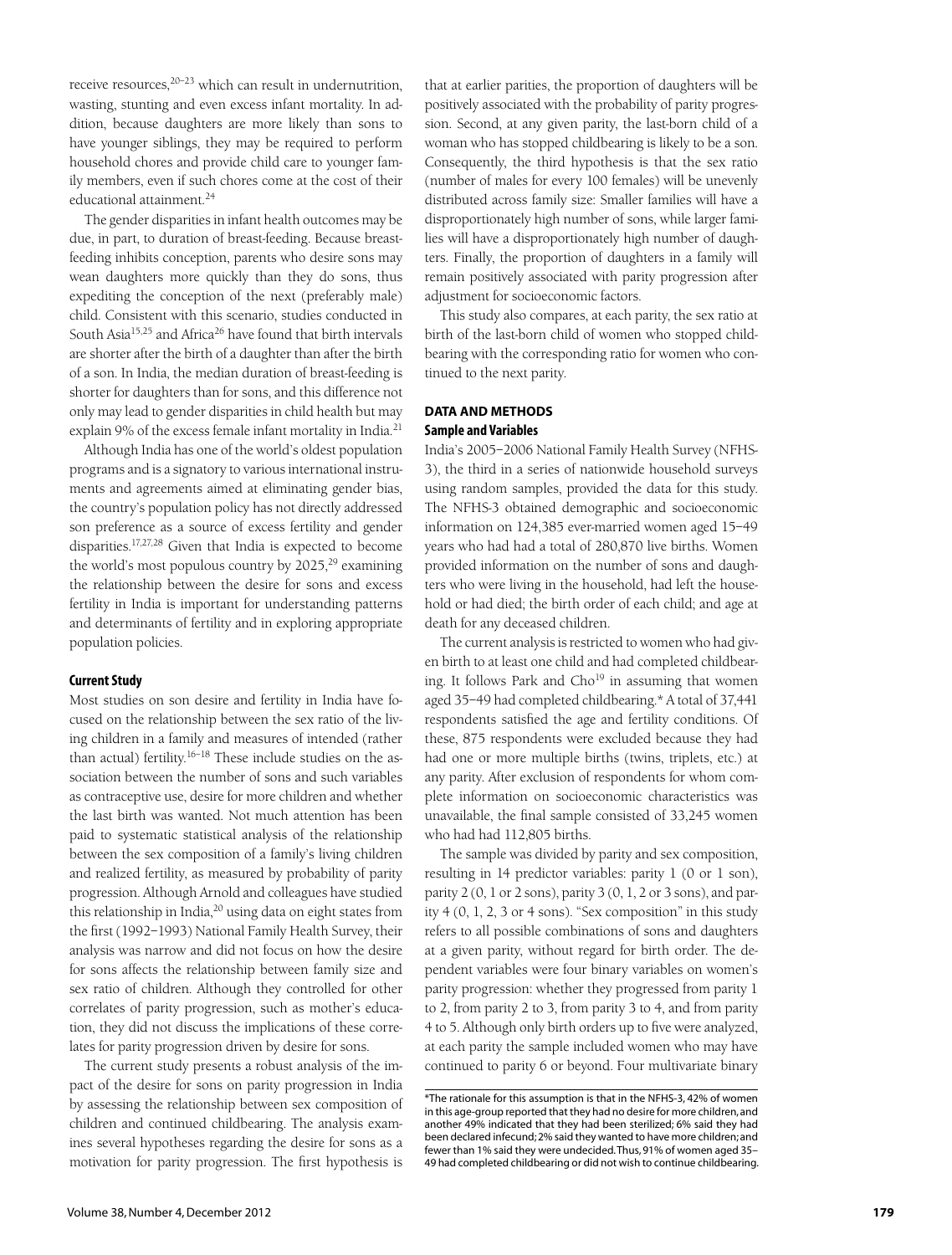*TABLE 1. Means and percentage distributions of parous women aged 35–49, by selected characteristics, National Family Health Survey, India, 2005–2006*

| Characteristic                   | Mean or %<br>$(N=33,245)$ |
|----------------------------------|---------------------------|
| <b>MEANS</b>                     |                           |
| Age (yrs.)                       | 41                        |
| Age gap with husband (yrs.)      | 5.7                       |
| Media exposure index score       | 3.6                       |
| PERCENTAGE DISTRIBUTIONS         |                           |
| <b>Woman's education</b><br>None |                           |
|                                  | 45<br>16                  |
| Primary                          | 30                        |
| Secondary<br>>secondary          | 8                         |
|                                  |                           |
| <b>Woman has occupation</b>      |                           |
| Yes                              | 45                        |
| No                               | 55                        |
| <b>Husband's education</b>       |                           |
| None                             | 24                        |
| Primary                          | 17                        |
| Secondary                        | 43                        |
| >secondary                       | 16                        |
|                                  |                           |
| <b>Husband has occupation</b>    |                           |
| Yes                              | 97                        |
| No                               | 3                         |
| <b>Standard of living</b>        |                           |
| Low                              | 24                        |
| Medium                           | 18                        |
| High                             | 58                        |
|                                  |                           |
| Religion                         |                           |
| Hindu                            | 74                        |
| Muslim                           | 12                        |
| Other                            | 14                        |
|                                  |                           |
| <b>Residence</b><br>Urban        | 47                        |
| Rural                            | 53                        |
|                                  |                           |
| Region                           |                           |
| North                            | 20                        |
| Central                          | 18                        |
| West                             | 13                        |
| East                             | 14                        |
| South                            | 19                        |
| Northeast                        | 16                        |
| <b>Total</b>                     | 100                       |
|                                  |                           |

*Note:* Percentages may not total 100 because of rounding.

logistic regressions were estimated, one each for parities 1–4, to determine a woman's odds of progressing to the next parity according to current sex composition.

Because other factors are likely to influence parity progression, the multivariate analyses included a variety of control variables. First, child mortality may be a major motivation for having more children. A binary variable was included that indicated whether a woman had lost one or more children from prior parities at least 12 months before the birth of the last-born child. For women who stopped childbearing at a given parity, this variable indicated whether a child from any parity had died. Socioeconomic measures used in the analyses include the mother's age, her education (none, primary, secondary or more than secondary), her religion (Hindu, Muslim or other) and whether she had an occupation.\* A media exposure index quantified the mother's use of TV, radio and print media (newspapers and magazines); for each category, respondents rated their exposure on a scale from 0 (never uses) to 3 (uses almost every day), yielding a total score ranging from 0 (no media exposure at all) to 9 (uses three media almost daily). Other measures included in the multivariate analyses were husband's education, whether the husband had an occupation, the household standard of living,† residence (urban or rural) and region (categorized as north, central, west, east, northeast and south, as per the NFHS).

## **RESULTS**

## **Sample**

The average age of women in the sample was 41 years (Table 1). Forty-five percent had no education, while 46% had a primary or secondary education and 8% had more than a secondary education. Some 45% of women reported that they had an occupation. The majority of women (58%) lived in a household with a high standard of living, the remainder in a household with a medium (18%) or low (24%) standard of living. Hinduism was the dominant religion (74%), followed by Islam (12%); smaller proportions of women were Christian (8%), Sikh (3%) or members of other religions (3%). Slightly more than half (53%) of women lived in rural locations. On average, women had had 3.8 births (not shown).

Four percent of women who stopped childbearing at parity 1 reported that the child had died (Table 2). In contrast, 7% of those who continued childbearing reported that their first child had died. Therefore, there was a three percentage-point gap in the child death rate between women who stopped childbearing at parity 1 and those who continued to parity 2. Among women with at least two births, the gap in the death rate for the first two children between women who stopped at parity 2 and those who continued to parity 3 was 12 percentage points (6% vs. 18%). Similarly, the gaps between women who stopped childbearing and those who continued was 17 percentage points for parity 3, and 13 percentage points for parity 4.

\*The occupation variable was recoded from a variable in the survey that asked: "What is your occupation?" The response options were "not working," "clerical," "agricultural self-employed," "agricultural," "skilled manual," "unskilled manual," "sales," "professional, technical, managerial" and "household and domestic." Respondents were classified as having an occupation if they gave an answer other than "not working." The rationale for using the occupation variable is to ensure proper categorization of respondents who have seasonal jobs (especially in rural areas); asking such individuals whether they are employed might yield misleading responses during the off-season. The same process was followed to create the binary variable for husband's occupation.

†The standard of living index in the NFHS-3 is based on the household's ownership of 19 durable goods and four means of transport, whether the household is covered through a health scheme and whether the household has a Below Poverty Line card. On the basis of their scores, households were divided into five quintiles; in this analysis, a household's standard of living was recoded as being low (the two poorest quintiles), medium (the middle quintile) or high (the two wealthiest quintiles).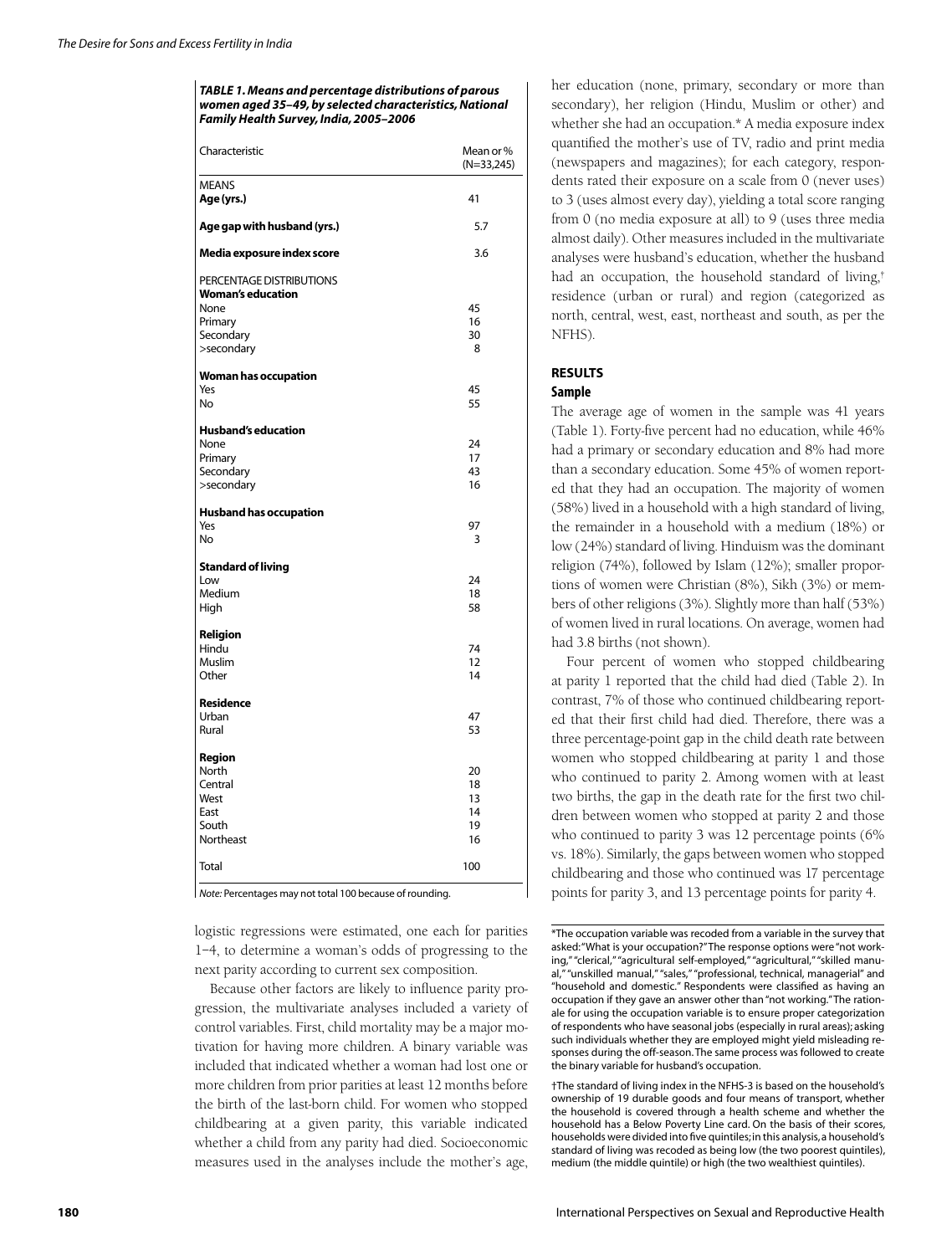### **Parity Progression**

Of the 33,245 women who had a first birth, 93% of those who had a son and 95% of those who had a daughter had at least one subsequent birth (Table 3). At parity 2, 85% of women with no sons moved to parity 3; this proportion dropped to 73% for women with one son, and to 70% for women with two sons. At parity 3, 84% of women with no sons progressed to the next parity, compared with 68% of women with one son, 58% of women with two sons and 64% of those with three sons. At parity 4, women with no sons had an 81% chance of moving to parity 5; the proportion dropped to 67% for women with one son, 56% for women with two sons, 57% for women with three sons, and 66% for women with four sons.

*•Excess number of annual births.* The above results suggest that the desire for sons drives parity progression. To estimate the excess fertility driven by desire for sons, the number of births that would have occurred at each parity if parents had had no gender preference was calculated. An underlying assumption in these calculations was that the minimum parity progression percentages in Table 3 would prevail at each parity, regardless of sex composition; thus, 93% of women would move from parity 1 to 2, 70% from parity 2 to 3, and so on. $^{19}$  In this scenario, the number of live births that would have occurred by parity 5 is 104,667, or 8,138 fewer than the observed total of 112,805. This suggests that 7% of births by parity 5 in the sample can be attributed to differential probabilities of parity progression driven by a desire for sons.

## **Sex Ratio at Birth of Last-Born Child**

An alternative analytic approach is to compare, for each parity, the sex ratio of the last-born child among women who had stopped childbearing with the ratio among those who had a subsequent birth. If the desire for sons motivates progression to the subsequent parity, then women may be more likely to stop childbearing if their last-born child was a son rather than a daughter. If this is the case, then the sex ratio at the birth of the last-born child of women who have stopped childbearing would be greater than the biologically expected ratio of 105 males for every 100 females.28,30 Conversely, women would be expected to be more likely to continue childbearing if their last-born child was a daughter; as a result, the sex ratio at birth among children of women who continue childbearing would be less than 105. The NSFH-3 data support this hypothesis. Among Indian women who stopped childbearing at parity 1, the sex ratio at birth was 143 males for every 100 females (Table 4, page 182). In contrast, the sex ratio at birth was 106 among women who continued childbearing. At parity 2, the sex ratio at birth was 153 among women who had no more children, but only 98 among women who continued to have children. Similarly, sex ratios at birth were substantially higher among women who stopped childbearing than among those who had additional children at parity 3 (157 vs. 94), parity 4 (139 vs. 93) and parity 5 (133 vs. 96).

*TABLE 2. Percentage distribution of parous women aged 35–49, by number of sons, and percentage of these women who ever had a child who died—all according to parity, National Family Health Survey, India, 2005–2006*

| Characteristic                 | Parity |     |     |     |
|--------------------------------|--------|-----|-----|-----|
|                                | 1      | 2   | 3   | 4   |
| PERCENTAGE DISTRIBUTIONS       |        |     |     |     |
| No. of sons                    |        |     |     |     |
| 0                              | 48     | 23  | 12  | 7   |
| 1                              | 52     | 50  | 37  | 26  |
| 2                              | na     | 27  | 38  | 37  |
| 3                              | na     | na  | 13  | 23  |
| 4                              | na     | na  | na  | 6   |
| Total                          | 100    | 100 | 100 | 100 |
| <b>PERCENTAGES</b>             |        |     |     |     |
| Ever had a child who died      |        |     |     |     |
| Women who stopped childbearing |        |     |     |     |
| at parity                      | 4      | 6   | 15  | 32  |
| Women who progressed to        |        |     |     |     |
| next parity                    | 7      | 18  | 32  | 45  |

*Notes:* Percentages may not total 100 because of rounding. na=not applicable.

#### **Family Size**

A third approach is to examine mean sex ratio by completed family size (i.e., total number of children ever born). Here, the hypothesis is that if parity progression is contingent on number of sons already born, then the sex ratio will be uneven across family sizes. Women who have more sons than daughters at earlier parities will stop childbear-

*TABLE 3. Number of parous women aged 35–49, percentage of these women who continued childbearing (and 95% confidence interval), and number of women who would have continued childbearing if the minimum parity progression percentages prevailed—all by parity and number of sons* 

| Parity/<br>no.of sons | No.of<br>women | % who<br>continued<br>childbearing | No. of women if mini-<br>mum progression<br>percentage prevailed |
|-----------------------|----------------|------------------------------------|------------------------------------------------------------------|
| Parity 1              | 33,245         |                                    | 33,245                                                           |
| $0$ sons              |                | 95 (94.4-95.1)                     |                                                                  |
| 1 son                 |                | 93 (92.6-93.4)                     |                                                                  |
| Parity 2              | 31,237         |                                    | 30,198                                                           |
| $0$ sons              |                | 85 (84.6-86.2)                     |                                                                  |
| 1 son                 |                | 73 (72.5-73.9)                     |                                                                  |
| 2 sons                |                | 70 (68.9-70.1)                     |                                                                  |
| Parity 3              | 23,482         |                                    | 21,642                                                           |
| $0$ sons              |                | 84 (82.3–85.0)                     |                                                                  |
| 1 son                 |                | 68 (67.2-69.1)                     |                                                                  |
| 2 sons                |                | 58 (57.4-59.5)                     |                                                                  |
| 3 sons                |                | 64 (62.4-65.8)                     |                                                                  |
| Parity 4              | 15,463         |                                    | 12,553                                                           |
| $0$ sons              |                | 81 (78.8-83.3)                     |                                                                  |
| 1 son                 |                | 67 (65.4–68.3)                     |                                                                  |
| 2 sons                |                | 56 (55.1-57.7)                     |                                                                  |
| 3 sons                |                | 57 (55.7-58.9)                     |                                                                  |
| 4 sons                |                | 66 (62.8-68.7)                     |                                                                  |
| Parity 5              | 9,378          |                                    | 7,029                                                            |
| Total                 | 112,805        | na                                 | 104,667                                                          |
|                       |                |                                    |                                                                  |

*Note:* na=not applicable.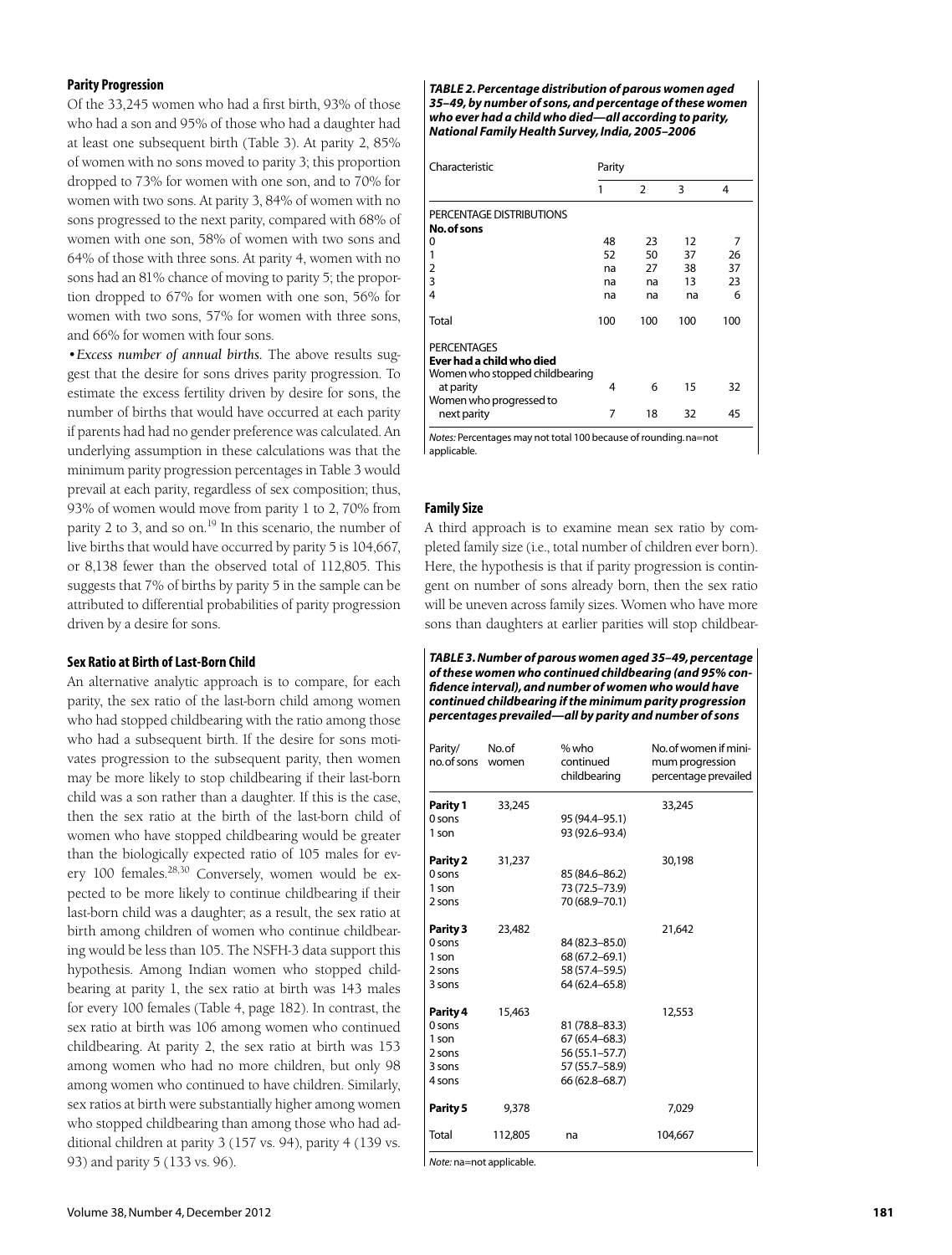*TABLE 4. Sex ratio at birth, according to whether women stopped childbearing at a given parity*

| Stopped<br>childbearing | Continued<br>childbearing |
|-------------------------|---------------------------|
| 143                     | 106                       |
| 153                     | 98                        |
| 157                     | 94                        |
| 139                     | 93                        |
| 133                     | 96                        |
|                         |                           |

ing and thus have smaller families. In contrast, women who have more daughters than sons at earlier parities will continue childbearing and have larger families. Consistent with this hypothesis, the mean sex ratio of all children ever born declines as completed family size increases, from 143 for a completed family size of one and 146 for a completed family size of two to 126 and 108 for completed family sizes three and four, respectively (Table 5). Mean sex ratios of all children ever born are smaller still for completed family sizes five (99) and completed family sizes six or larger (93).

#### **Multivariate Analyses**

*•Sex composition.* The associations between sex composition of a woman's children and the probability that she will have additional children were similar in unadjusted models (not shown) and adjusted models (Table 6) across parities, suggesting that the relationships are largely independent of socioeconomic factors. The results indicate a positive association between the proportion of daughters in a family and the odds of parity progression. At parity 1, the odds of parity progression among women with a daughter are 1.4 times those of women with a son. At parity 2, the odds of having another child are greater among women with two daughters (odds ratio, 3.5) or with one daughter and one son (1.3) than among women with two sons. At parity 3, the odds of parity progression are greater among women with three daughters (4.5) or two daughters and one son (1.5) than among women with three sons, but women with two sons and one daughter are less likely than women with three sons to continue childbearing (0.8). Finally, at parity 4, women with no sons (3.4) or one son (1.3) are more likely than women with four sons to have a subsequent birth; the odds of reaching parity five

| TABLE 5. Percentage distribution (and 95% confidence    |
|---------------------------------------------------------|
| intervals) of parous women aged 35–49, and mean sex ra- |
| tio of all children ever born—all by number of births   |

| No. of births                                   | % of women          | Sex ratio |  |
|-------------------------------------------------|---------------------|-----------|--|
| All                                             | na                  | 109       |  |
|                                                 | $6.2(5.9 - 6.4)$    | 143       |  |
|                                                 | 23.3 (22.8-23.7)    | 146       |  |
|                                                 | 24.1 (23.6-24.5)    | 126       |  |
| $\begin{array}{c} 2 \\ 3 \\ 4 \\ 5 \end{array}$ | 17.8 (17.3-18.2)    | 108       |  |
|                                                 | $11.4(11.1 - 11.7)$ | 99        |  |
| >5                                              | 17.3 (16.9-17.9)    | 93        |  |
| Total                                           | 100.0               | na        |  |
|                                                 | .<br>$\epsilon$     |           |  |

*Notes:* Percentages do not total 100 because of rounding. na=not applicable.

are reduced, however, among women with two daughters and two sons (0.7) or one daughter and three sons (0.6). *•Other correlates.* At most parities, replacement of deceased children is a significant motivator of parity progression. After adjustment for other correlates, women at parity 2 who had lost a child were substantially more likely to continue childbearing than were women whose two children were alive (odds ratio, 2.7). Similarly, having a lost a child was associated with increased odds of moving from parity 3 to parity  $4(2.6)$  and from parity  $4$  to parity  $5(1.8)$ .

In general, women's education level was negatively associated with parity progression. For example, women with one child were less likely to continue childbearing if they had a secondary education (odds ratio, 0.5) or more than a secondary education (0.2) than if they had no education. At parities 2–4, women had reduced odds of parity progression if they had a primary (0.7–0.8), secondary (0.3– 0.6) or more than secondary (0.1–0.2) education than if they had no education.

Women's scores on the index of media exposure were negatively associated with parity progression in all models. For each one-point increase in women's exposure scores, the odds of reaching higher parities were reduced by 7–10% (odds ratios, 0.9 each).

At parity 1, the only level of husband's education associated with parity progression was primary; women whose husband had attained that level of schooling had 24% higher odds of progressing to parity 2 than did women whose husband had no education (odds ratio, 1.2). At parities 2–4, women were less likely to have another child if their husband had a secondary (0.8 for each) or greater (0.6–0.7) education, rather than no education; at parity 4, the odds of parity progression were also reduced among women whose husband had a primary education (0.9).

There is some evidence that a higher standard of living was associated with a lower likelihood of parity progression. Although women's likelihood of parity progression did not differ by standard of living at parity 1, at the next parity a high standard of living was associated with 24% lower odds of progression than a low standard (odds ratio, 0.8). At parities 3 and 4, the odds of parity progression were reduced among women with a medium (0.8–0.9) or high (0.6–0.7) standard of living. Last, religion was consistently associated with parity progression. At all four parities, the odds of continued childbearing were greater among Muslim women than among Hindu women (1.9–3.4); they also were elevated among women of other religions (1.2–1.6).

#### **DISCUSSION**

Prior research has established that the desire for sons has a significant influence on fertility behavior in Korea,<sup>19</sup> Taiwan,<sup>31,32</sup> Bangladesh,<sup>16</sup> Pakistan<sup>33,34</sup> and India.<sup>10,35,36</sup> This study, which used NSFH-3 data on women aged 35–49 who had at least one child, also found such a relationship. One unique feature of this study is that by examining several hypotheses on the relationship between children's sex composition and women's fertility, it presents a com-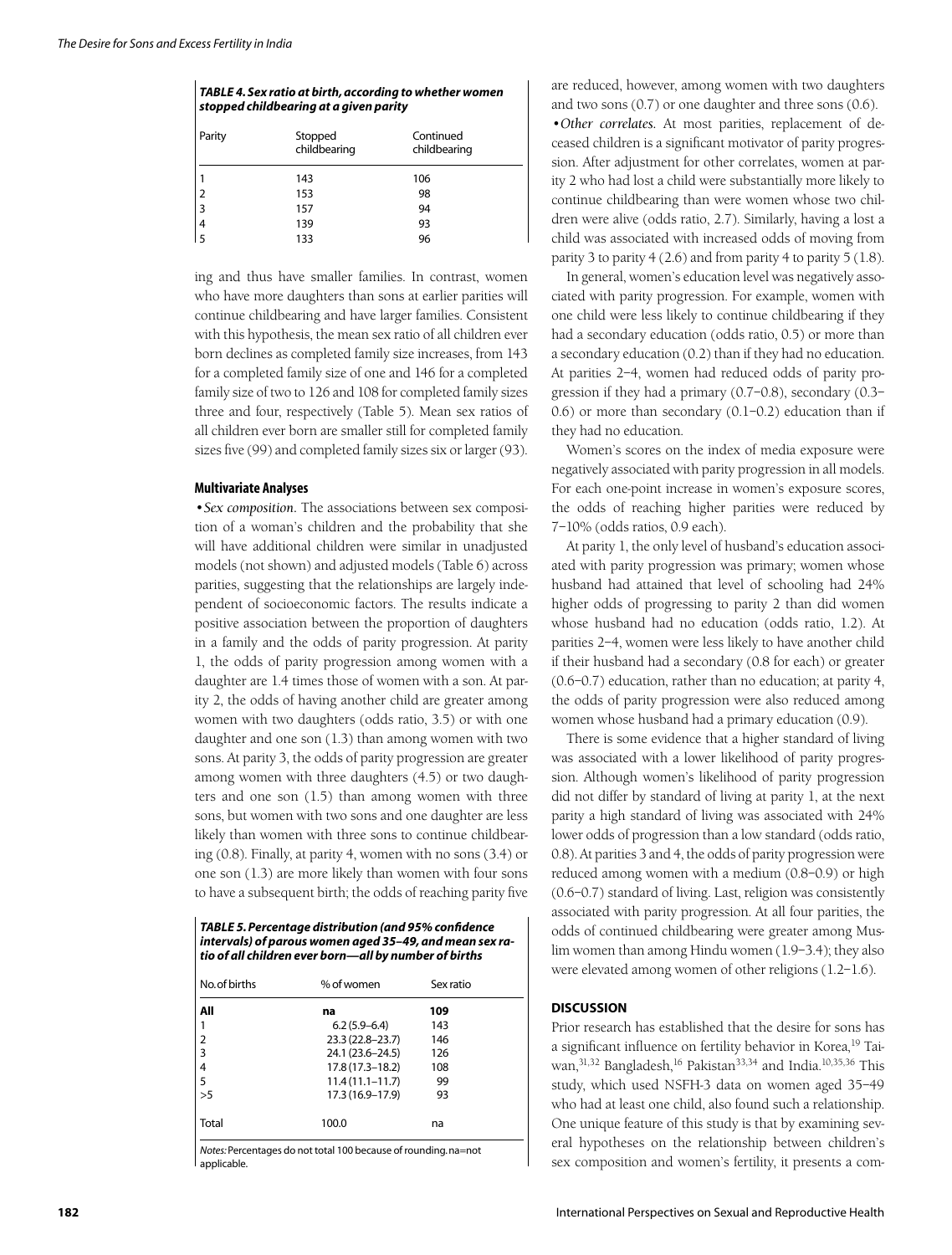| measures and progression to next parity, according to parity |                           |                          |                           |                           |
|--------------------------------------------------------------|---------------------------|--------------------------|---------------------------|---------------------------|
| Measure                                                      | Parity 1<br>$(N=33,245)$  | Parity 2<br>$(N=31,165)$ | Parity 3<br>$(N=23,414)$  | Parity 4<br>$(N=15,391)$  |
| No. of sons                                                  |                           |                          |                           |                           |
| 0                                                            | $1.40(0.07)$ **           | $3.48(0.16)$ **          | $4.51(0.32)$ **           | $3.35(0.37)$ **           |
| 1                                                            | $1.00$ (ref)              | $1.30(0.05)$ **          | $1.52(0.08)$ **           | $1.28(0.10)$ **           |
| $\overline{2}$                                               | na                        | $1.00$ (ref)             | $0.78(0.04)$ **           | $0.66(0.05)$ **           |
| 3                                                            | na                        | na                       | $1.00$ (ref)              | $0.63(0.05)$ **           |
| 4                                                            | na                        | na                       | na                        | $1.00$ (ref)              |
| Had a child who died                                         |                           |                          |                           |                           |
| Yes                                                          | $1.24(0.15)$ <sup>+</sup> | $2.71(0.15)$ **          | $2.59(0.10)$ **           | $1.77(0.07)$ **           |
| No (ref)                                                     | 1.00                      | 1.00                     | 1.00                      | 1.00                      |
| Age (yrs.)                                                   | $1.05(0.01)$ **           | $1.07(0.00)$ **          | $1.057(0.00)$ **          | $1.04(0.01)$ **           |
| <b>Woman's education</b>                                     |                           |                          |                           |                           |
| None (ref)                                                   | 1.00                      | 1.00                     | 1.00                      | 1.00                      |
| Primary                                                      | 0.96(0.09)                | $0.67(0.03)$ **          | $0.70(0.03)$ **           | $0.77(0.04)$ **           |
| Secondary                                                    | $0.50(0.04)$ **           | $0.34(0.02)$ **          | $0.45(0.02)$ **           | $0.63(0.04)$ **           |
| >secondary                                                   | $0.21(0.02)$ **           | $0.10(0.01)$ **          | $0.16(0.02)$ **           | $0.24(0.05)$ **           |
| <b>Woman has occupation</b>                                  |                           |                          |                           |                           |
| Yes                                                          | 0.96(0.05)                | $1.09(0.04)$ **          | $1.06(0.04)$ <sup>+</sup> | 1.02(0.04)                |
| No (ref)                                                     | 1.00                      | 1.00                     | 1.00                      | 1.00                      |
| Media exposure index score                                   | $0.93(0.01)$ **           | $0.94(0.01)$ **          | $0.92(0.01)$ **           | $0.90(0.01)$ **           |
| <b>Husband's education</b>                                   |                           |                          |                           |                           |
| None (ref)                                                   | 1.00                      | 1.00                     | 1.00                      | 1.00                      |
| Primary                                                      | $1.24(0.13)$ *            | 0.92(0.05)               | 0.96(0.05)                | $0.85(0.05)$ **           |
| Secondary                                                    | 1.10(0.10)                | $0.83(0.04)$ **          | $0.81(0.04)$ **           | $0.75(0.04)$ **           |
| >secondary                                                   | 0.95(0.11)                | $0.62(0.04)$ **          | $0.70(0.05)$ **           | $0.69(0.06)$ **           |
| <b>Husband has occupation</b>                                |                           |                          |                           |                           |
| Yes                                                          | $1.53(0.20)$ **           | $1.20(0.11)*$            | 1.03(0.10)                | $0.83(0.09)$ <sup>+</sup> |
| No (ref)                                                     | 1.00                      | 1.00                     | 1.00                      | 1.00                      |
| <b>Standard of living</b>                                    |                           |                          |                           |                           |
| Low (ref)                                                    | 1.00                      | 1.00                     | 1.00                      | 1.00                      |
| Medium                                                       | 1.09(0.11)                | 1.04(0.06)               | $0.91(0.05)$ **           | $0.82(0.04)$ **           |
| High                                                         | 0.99(0.10)                | $0.76(0.04)$ **          | $0.70(0.04)$ **           | $0.64(0.04)$ **           |
| Religion                                                     |                           |                          |                           |                           |
| Hindu (ref)                                                  | 1.00                      | 1.00                     | 1.00                      | 1.00                      |
| Muslim                                                       | $1.93(0.19)$ **           | $2.79(0.16)$ **          | $3.37(0.18)$ **           | $2.67(0.15)$ **           |
| Other                                                        | $1.22(0.09)*$             | $1.17(0.06)$ **          | $1.46(0.08)$ **           | $1.57(0.10)$ **           |

*TABLE 6. Estimated odds ratios (and standard errors) from binary logistic regression models of associations between selected* 

\*p<.05. \*\*p<.01. †p<.10. *Notes:* All models control for age gap with husband, residence and region. na=not applicable.

prehensive analysis of the relationship between desire for sons and fertility behavior. In general, women with more sons than daughters were less likely to progress to higher parities than were women with more daughters than sons. Although the findings supply considerable evidence of desire for sons, parents were by no means completely averse to having daughters. The proportion of women in our sample who progressed to the next parity was lowest among women with at least two sons and at least one daughter, a result consistent with previous research that found that although parents in India desire sons more than daughters, they do want one or more daughters. One study explained this fertility preference by alluding to the Hindu custom of kanyadaan (giving away a daughter in marriage), which proponents believe earns spiritual merit for parents.17 The current analysis suggests that roughly 7% of births in India through parity 5 can be attributed to parity progression driven by a desire for sons. This finding is similar to a previous estimate that the desire for sons is responsible for about 8.4% of fertility in Calcutta, India.37

The findings also support the sibling effect hypothesis by showing a positive correlation between family size and the proportion of daughters. In this sample, families of up to four children had a disproportionate number of sons, while families with five or more children had a disproportionate number of daughters. These results are similar to those of Park and Cho, who found that in Korea, among women who had completed childbearing, the mean sex ratio was masculine for completed families with one or two children but was feminine for completed families with three or more.<sup>19</sup>

Another unique feature of this article is that it examined parity progression driven by desire for sons through formal, parity-specific multivariate regression models. This analysis showed that even after adjustment for socioeconomic factors, having a higher proportion of daughters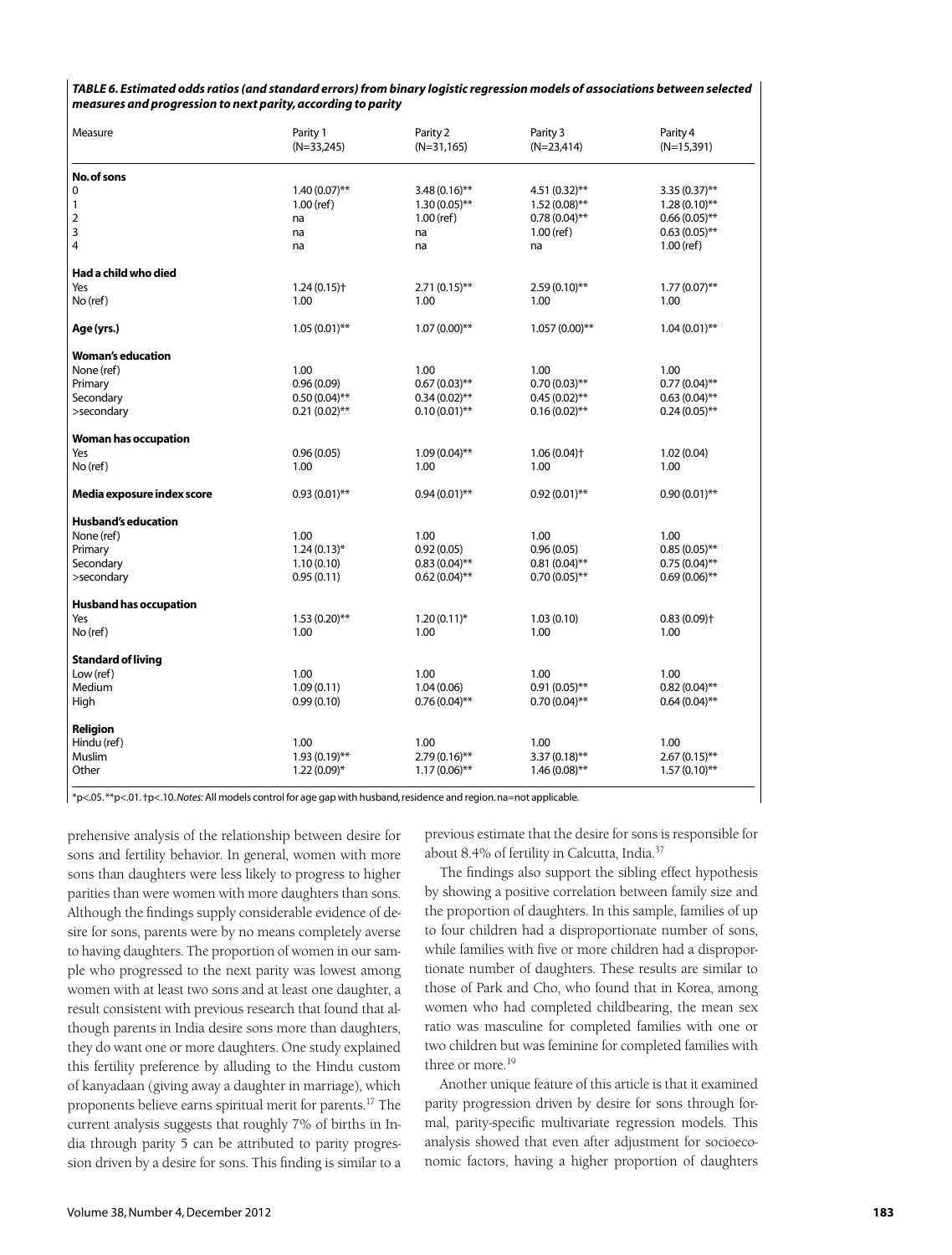was associated with significantly elevated odds of parity progression. Among other correlates, women with deceased children had elevated odds of parity progression, while women who had higher levels of education, media exposure, or wealth, or who had an educated husband, had reduced odds of parity progression.

This study has several limitations. First, although the use of cross-sectional data allows the examination of associations between variables, it does not allow conclusions on causality to be drawn. Second, the conclusions on desire for sons are based on measures of realized fertility, and not on variables that explicitly measure son preference, such as women's ideal sex ratio of children. Third, because the survey was based on retrospective self-reports, misreporting may have occurred, and inaccurate responses concerning the number and sex of children could have skewed the results on sex ratios at birth. One potential source of bias is inaccurate recall, especially concerning children who had left home. Moreover, women may have tended to exclude children who had died, especially if the death occurred soon after birth. In addition, parents in India tend to underreport the number of daughters they have. Although some researchers have contended that these types of underreporting are unlikely to be a problem in the NFHS because the interviewers are trained to probe respondents,38,39 misreporting is nonetheless likely to have led to a small bias in the results; Clark estimated that the underenumeration of female births in the NFHS may be as high as  $6\%$ .<sup>10</sup> A final limitation of the study is that the regression results could have been biased by the omission of other correlates of parity progression.

From a population policy perspective, the study's key finding is that 7% of births in India would be avoided if parity progression driven by the desire for sons were eliminated. Because higher levels of female education are associated with lower odds of continued childbearing, policies that encourage women's education are a possible solution for reducing parity progression and eliminating excess fertility. However, reduction in parity progression alone does not address the deep-rooted cultural issues concerning son preference. This is because parity progression is not the only method of fulfilling the desire for sons. Since the mid-1980s, sex determination technology and abortion have become increasingly accessible in India, 40,41 and used together they allow parents to have smaller families, while still having the desired number of sons, by selectively aborting unwanted female fetuses. Considerable evidence points to the possibility that the sex ratio at birth has increased in India in recent decades (even while the total fertility rate has declined) as the result of sex-selective abortion.42 Although the disproportionately high sex ratio seen in the current study among last-born children could simply be due to parents' having stopped childbearing as soon as they had a male child, the likelihood exists that parents who wanted fewer births used sex determination and abortion technology to guarantee that they had a son.

The fact that higher levels of female education are as-

sociated with lower odds of parity progression does not necessarily mean that more educated women have less of a desire for sons. Although some authors have contended that women's education reduces both son preference and fertility, $9,27$  others have pointed to the possibility that although more educated women may prefer fewer children, they may also be more "efficient" in fulfilling their desire for sons by using their greater access to sex determination and abortion technology. In that case, the negative relationship between education and parity progression may be the result of fewer females being born.<sup>43,44</sup> One study in India reported that in 2005, the sex ratio for second births was excessively high if the firstborn child was a daughter; this was especially the case in wealthier households and among women with 10 or more years of education.<sup>43</sup>

Similar caution needs to be exercised in interpreting the negative association between wealth and parity progression. Wealth has been known to increase access to sex determination and abortion technology, especially in northern India, where gender bias is greater. Increased accessibility and affordability of sex determination and abortion services due to greater wealth could result in fewer births, but a more masculine sex ratio at birth.<sup>44,45</sup>

Population policies that focus exclusively on reducing parity progression will not solve the underlying issues of gender bias. As long as the desire for sons continues to be of central importance in determining fertility behavior, efforts to reduce fertility may be counterproductive, as parents will use sex-selective abortion to have their desired number of sons within smaller families. Either way, son desire will be achieved at the expense of the welfare of daughters.

Although policies encouraging women's education are essential to reducing parity progression, such approaches are likely to be countered by dominant patriarchal values. Therefore, there is an urgent need to challenge established patriarchal values that create the perception that sons are more valuable than daughters. Such interventions have been successful in Korea, where the sex ratio at birth, which had been the most masculine in Asia in the 1990s, returned to normal levels in 2007. Sociologists have attributed this astonishing change to rapid economic and social advancement, along with unprecedented modernization and urbanization that led to massive shifts in underlying patriarchal social structure and reduced son preference.<sup>46</sup> Similar suitable interventions should be considered for India. Thus, comprehensive policy packages are needed that challenge underlying patriarchal values, improve women's status and thus reduce desire for sons by making daughters and sons equally valuable to parents.

#### **REFERENCES**

**1.** Basu D and de Jong R, Son targeting fertility behavior: some consequences and determinants, *Demography,* 2010, 47(2):521–536.

**2.** Bhat PNM and Zavier AJF, Fertility decline and gender bias in northern India, *Demography,* 2003, 40(4):637–657.

**3.** Coale AJ, Excess female mortality and the balance of the sexes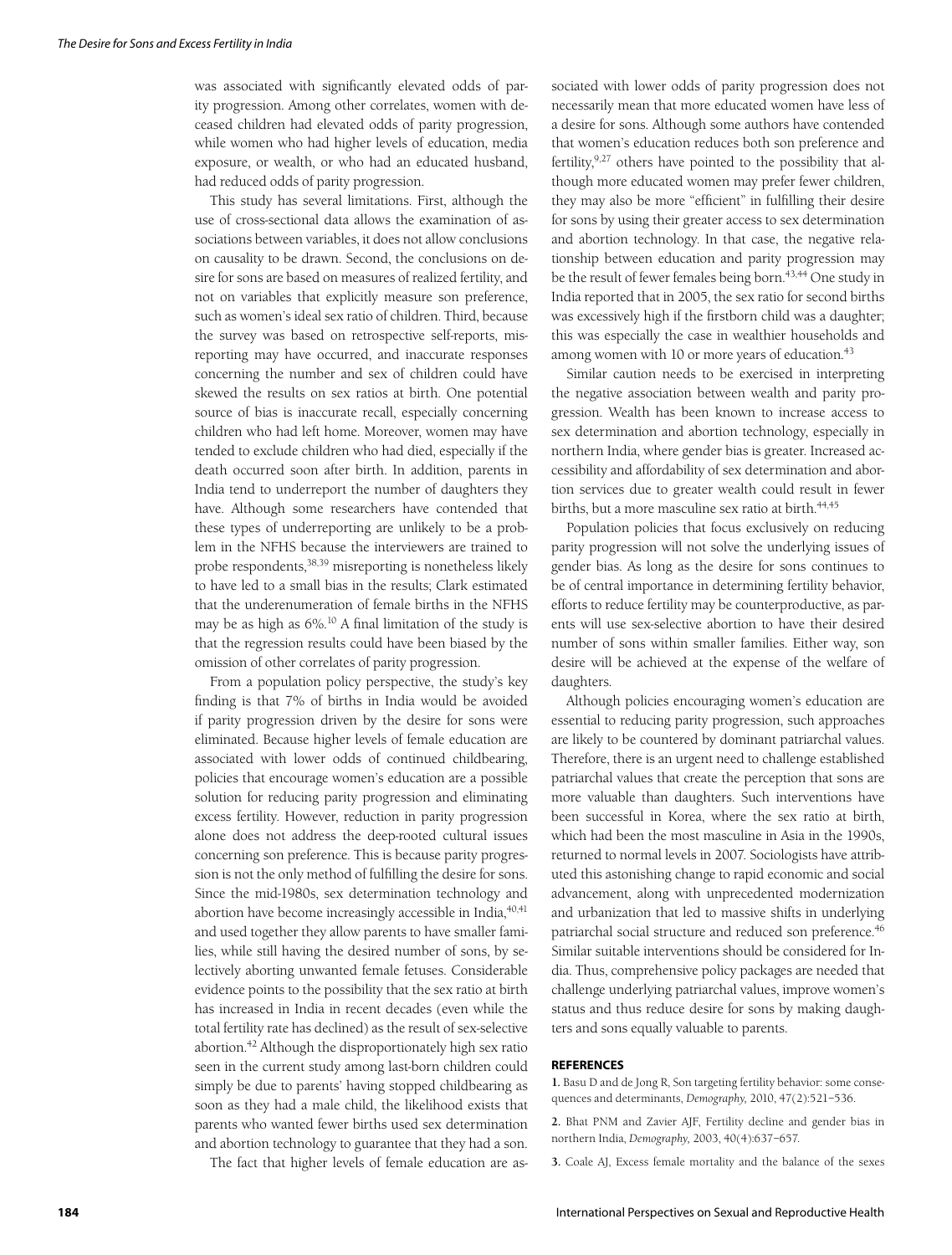in the population: an estimate of the number of missing females, *Population and Development Review,* 1991, 17(3):517–523.

**4.** Das Gupta M, Selective discrimination against female children in rural Punjab, India, *Population and Development Review,* 1987, 13(1):77–100.

**5.** Das Gupta M and Bhat PNM, Fertility decline and increased manifestation of sex bias in India, *Population Studies,* 1997, 51(3):307–315.

**6.** Dyson T and Moore M, On kinship structure, female autonomy, and demographic behavior in India, *Population and Development Review,* 1983, 9(1):35–60.

**7.** Kishor S, "May God give sons to all": gender and child mortality in India, *American Sociological Review,* 1993, 58(2):247–265.

**8.** Mishra V, Roy TK and Retherford RD, Sex differentials in childhood feeding, health care, and nutritional status in India, *Population and Development Review,* 2004, 30(2):269–295.

**9.** Murthi M, Guio AC and Drèze J, Mortality, fertility and gender bias in India: a district-level analysis, *Population and Development Review,* 1995, 21(4):745–782.

**10.** Clark S, Son preference and sex composition of children: evidence from India, *Demography,* 2000, 37(1):95–108.

**11.** Jensen R and Oster E, The power of TV: cable television and women's status in India, *Quarterly Journal of Economics,* 2009, 124(3):1057–1094.

**12.** Seidl C, The desire for a son is the father of many daughters: a sex ratio paradox, *Journal of Population Economics,* 1995, 8(2):185–203.

**13.** Sheps MC, Effects on family size and sex ratio of preferences regarding the sex of children, *Population Studies,* 1963, 17(1):66–72.

**14.** Gray E and Evans A, Parity progression in Australia: What role does sex of existing children play? *Australian Journal of Social Issues,* 2005, 40(4):505–520.

**15.** Leone T, Matthews Z and Dalla Zuanna G, Impact and determinants of sex preference in Nepal, *International Family Planning Perspectives,* 2003, 29(2):69–75.

**16.** Bairagi R, Effects of sex preference on contraceptive use, abortion and fertility in Matlab, Bangladesh, *International Family Planning Perspectives,* 2001, 27(3):137–143.

**17.** Jayaraman A, Mishra V and Arnold F, The relationship of family size and composition to fertility desires, contraceptive adoption and method choice in South Asia, *International Perspectives on Sexual and Reproductive Health,* 2009, 35(1):29–38.

**18.** Bhattacharya PC, Economic development, gender inequality, and demographic outcomes: evidence from India, *Population and Development Review,* 2006, 32(2):263–292.

**19.** Park CB and Cho N-H, Consequences of son preference in a low-fertility society: imbalance of the sex ratio at birth in Korea, *Population and Development Review,* 1995, 21(1):59–84.

**20.** Arnold F, Choe MK and Roy TK, Son preference, the family-building process and child mortality in India, *Population Studies,* 1998, 52(3):301–315.

**21.** Jayachandran S and Kuziemko I, Why do mothers breastfeed girls less than boys? Evidence and implications for child health in India, *Quarterly Journal of Economics,* 2011, 126(3):1485–1538.

**22.** Jayaraj D, Exploring the importance of excess female mortality and discrimination in "natality" in explaining the "lowness" of the sex ratio in India, *Developing Economies,* 2009, 47(2):177–201.

**23.** Oster E, Proximate sources of population sex imbalance in India, *Demography,* 2009, 46(2):325–339.

**24.** Jensen RT, Equal treatment, unequal outcomes? Generating sex inequality through fertility behavior, unpublished manuscript, Cambridge, MA, USA: John F. Kennedy School of Government, Harvard University, 2002.

**25.** Rahman M and Da Vanzo J, Gender preference and birth spacing in Matlab, Bangladesh, *Demography,* 1993, 30(3):315–332.

**26.** Mace R and Sear R, Birth interval and the sex of children in a

traditional African population: an evolutionary analysis, *Journal of Biosocial Science,* 1997, 29(4):499–507.

**27.** Drèze J and Murthi M, Fertility, education, and development: evidence from India, *Population and Development Review,* 2001, 27(1):33–63.

**28.** Arnold F, Kishor S and Roy TK, Sex-selective abortions in India, *Population and Development Review,* 2002, 28(4):759–785.

**29.** United Nations Population Division, *World Population Prospects: The 2010 Revision, Highlights and Advance Tables,* New York: United Nations Population Division, 2011, <http://esa.un.org/wpp/ Documentation/pdf/WPP2010\_Highlights.pdf>, accessed Oct. 3, 2012.

**30.** Jha PK et al., Low male-to-female sex ratio of children born in India: national survey of 1.1 million households, *Lancet,* 2006, 367(9506):211–218.

**31.** Coombs LC and Sun TH, Family composition preferences in a developing culture: the case of Taiwan, 1973, *Population Studies,* 1978, 32(1):43–64.

**32.** Park CB, The fourth Korean child: the effect of son preference on subsequent fertility, *Journal of Biosocial Science,* 1978, 10(1):95–106.

**33.** De Tray D, Son preference in Pakistan: an analysis of intentions vs. behavior, *Research in Population Economics,* 1984, Vol. 5, pp.185–200.

**34.** Arnold F, Son preference in South Asia, in: Sathar ZA and Phillips JF, eds., *Fertility Transition in South Asia,* London: Oxford University Press, 2001, pp. 281–299.

**35.** Das N, Sex preference and fertility behavior: a study of recent Indian data, *Demography,* 1987, 24(4):517–530.

**36.** Das Gupta M et al., Why is son preference so persistent in East and South Asia? A cross-country study of China, India, and the Republic of Korea, *World Bank Policy Research Working Paper,* Washington, DC: World Bank, 2002, No. 2942.

**37.** Bairagi R and Bhattacharya AK, Parental sex preference and its effects on fertility intention and contraceptive use in Calcutta, *Rural Demography,* 1989, 16(1–2):43–56.

**38.** Griffiths P, Matthews Z and Hinde A, Understanding the sex ratio in India: a simulation approach, *Demography,* 2000, 37(4):477–488.

**39.** Bhat PNM, On the quality of birth history data collected in National Family Health Survey, 1992–1993, *Demography India,* 1995, 24(2):245–258.

**40.** Ahmad N, Female feticide in India, *Issues in Law & Medicine,* 2010, 26(1):13–29.

**41.** Seth S, Sex selective feticide in India, *Journal of Assisted Reproduction and Genetics,* 2007, 24(5):153–154.

**42.** Sen A, Missing women—revisited, comment, *BMJ,* 2003, 327(7427):1297–1298.

**43.** Jha PK et al., Trends in selective abortions of girls in India: analysis of nationally representative birth histories from 1990 to 2005 and census data from 1991 to 2011, *Lancet,* 2011, 377(9781):1921–1928.

**44.** Subramanian SV and Corsi DJ, Can India achieve a balance of sexes at birth? comment, *Lancet,* 2011, 377(9781):1893–1894.

**45.** Echávarri RA and Ezcurra R, Education and gender bias in the sex ratio at birth: evidence from India, *Demography,* 2010, 47(1):249–268.

**46.** Das Gupta M, Chung W and Shuzhuo L, Evidence for an incipient decline in numbers of missing girls in China and India, *Population and Development Review,* 2009, 35(2):401–416.

#### **RESUMEN**

**Contexto:** *El deseo de tener hijos varones con frecuencia influye en el comportamiento reproductivo en la India. Las mujeres con pocos hijos varones o con una baja proporción de hijos que son varones pueden tener mayor probabilidad que otras*